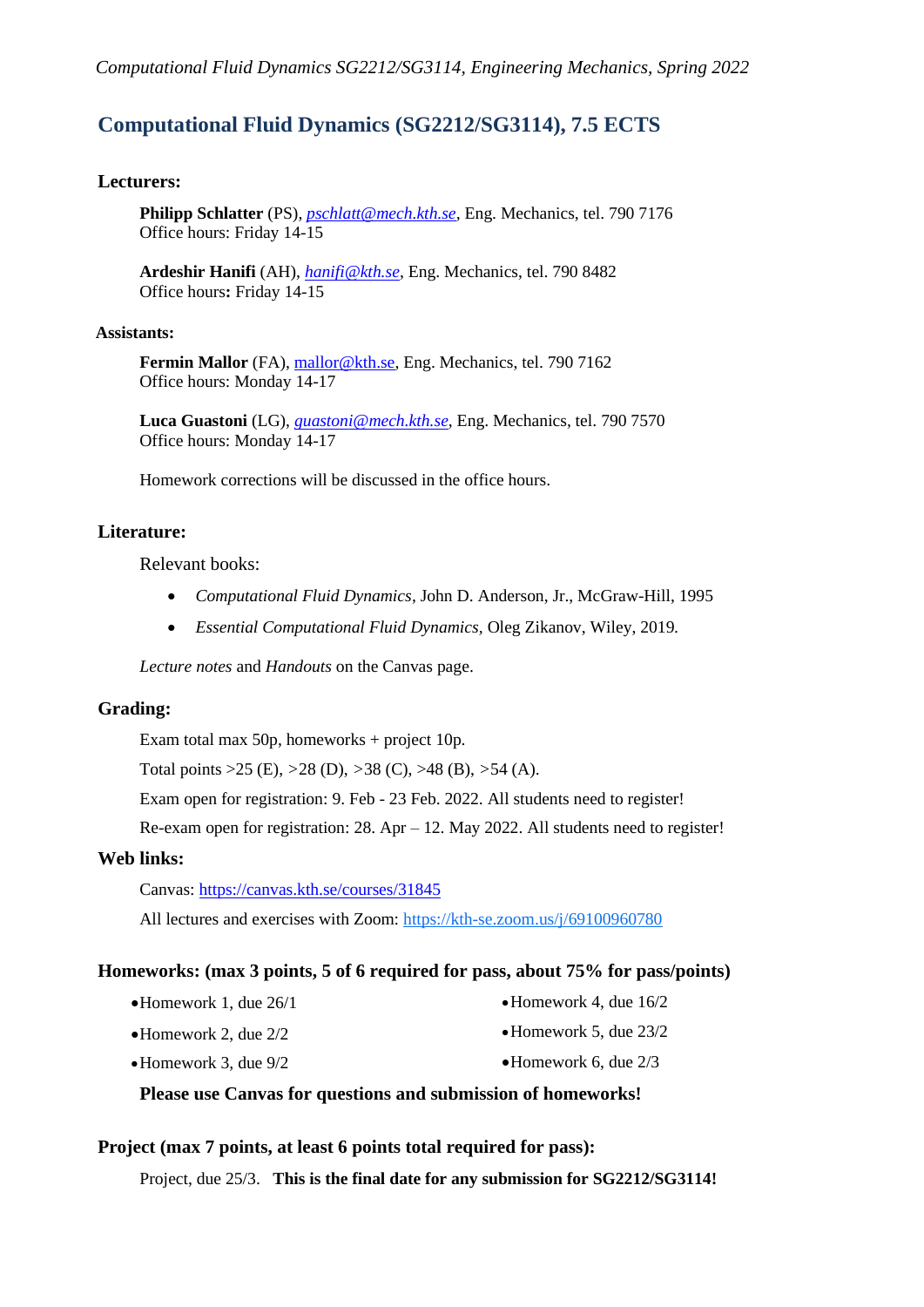# *Computational Fluid Dynamics SG2212/SG3114, Engineering Mechanics, Spring 2022*

## **Course plan**

| AH<br>AH<br>AH                                                                                                                         |
|----------------------------------------------------------------------------------------------------------------------------------------|
|                                                                                                                                        |
|                                                                                                                                        |
|                                                                                                                                        |
| <b>PS</b><br>Mathematical behavior of hyperbolic, parabolic and                                                                        |
| <b>PS</b><br>Analysis of discretized equation; order of accuracy,                                                                      |
| 6 Basic numerics III: Discretization by finite differences<br><b>PS</b>                                                                |
| <b>PS</b><br>7 Basic numerics IV: Analysis of discretized equations:<br><b>Homework session 1 and introduction to Matlab</b><br>LG, FM |
| 8 Basic numeric V: Analysis of discretized equation,<br><b>PS</b><br>cont. Convergence and Stability, CFL condition                    |
|                                                                                                                                        |
| <b>PS</b><br>Introduction to compressible flow, Euler equation,                                                                        |
| <b>PS</b><br>Numerical methods for conservation laws, Stability,                                                                       |
| LG, FM                                                                                                                                 |
| <b>PS</b><br>Shock tube, boundary conditions, artificial viscosity                                                                     |
| <b>PS</b><br>12 Compressible flow IV: wave-like solutions, analysis in                                                                 |
| <b>PS</b>                                                                                                                              |
| Systems of conservation laws, Riemann Invariants<br>LG, FM                                                                             |
|                                                                                                                                        |